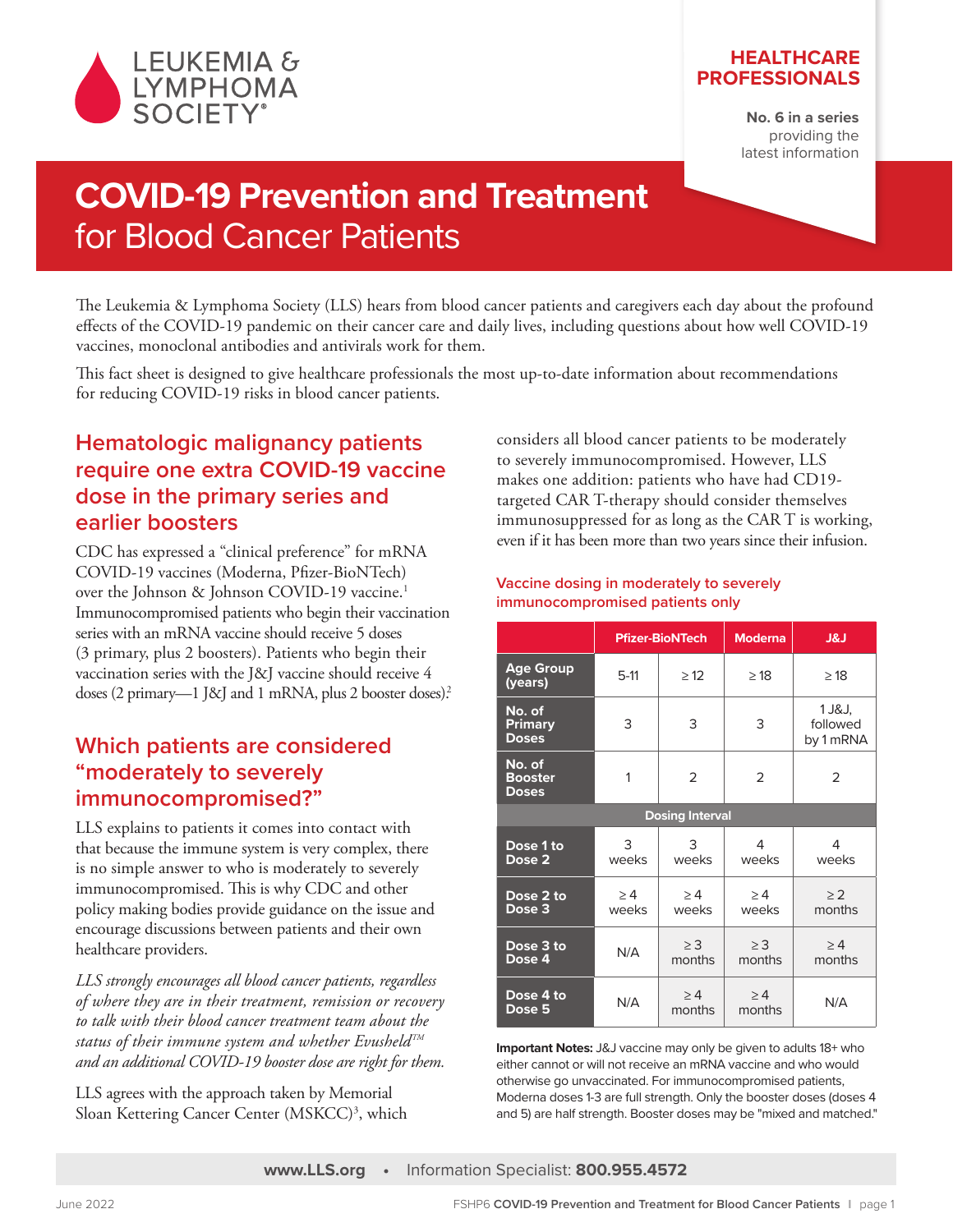# **LLS data: COVID-19 vaccine response varies by malignancy and treatment type**

LLS has reported anti-spike antibody response to COVID-19 vaccines from the largest study of blood cancer patients to date. Our first published study in over 1,400 hematologic patients<sup>4</sup> reported that 25% were seronegative after two mRNA vaccine doses. Results varied by type of malignancy and treatment. Patients with B-cell malignancies, including CLL, tended to do worse.

LLS presented additional data at the American Society of Hematology annual meeting in December 2021 showing that most hematology patients benefit from a third COVID-19 vaccine dose. (Figure) However, a large proportion of hematology patients will remain at risk even with the additional dose. It is important to encourage hematology patients to take additional precautions to avoid infection, such as masking and distancing, and to ensure they have access to the prophylactic monoclonal antibody (Evusheld), as well as monoclonal antibody and antiviral treatments that can reduce their risk of progressing to severe COVID-19.

# **COVID-19 prevention and treatment guidelines**

The National Institutes of Health convened an expert panel to develop **[COVID-19 Treatment Guidelines](https://www.covid19treatmentguidelines.nih.gov/about-the-guidelines/whats-new/)**. 5 The guidelines are updated as the pandemic evolves. The guidelines provide an algorithm for pre-exposure prophylaxis, post-exposureprophylaxis, and treatment of COVID-19 in both hospitalized and non-hospitalized patients.

LLS has developed tables for consumers with important information about **[monoclonal antibodies](https://www.lls.org/sites/default/files/2022-03/Monocolonal%20Antibody%20Therapies.pdf)** and **[antiviral](https://www.lls.org/sites/default/files/2022-01/Covid_Antiviral_Table_printable.pdf)  [medications](https://www.lls.org/sites/default/files/2022-01/Covid_Antiviral_Table_printable.pdf)** available for prophylaxis and treatment in the outpatient setting.6 LLS makes every effort to rapidly update these tables as recommendations evolve, but suggests that frontline medical professionals stay informed of recent changes by monitoring the NIH **["What's New"](https://www.covid19treatmentguidelines.nih.gov/about-the-guidelines/whats-new/)** page often.7

#### **Snapshot: COVID-19 Pre-exposure prophylaxis**

Tixagevimab co-packaged with cilgavimab (Evusheld) is the only monoclonal antibody authorized for pre-exposure prophylaxis of COVID-19 disease.



Data reported at American Society of Hematology annual meeting, December 13, 2021.